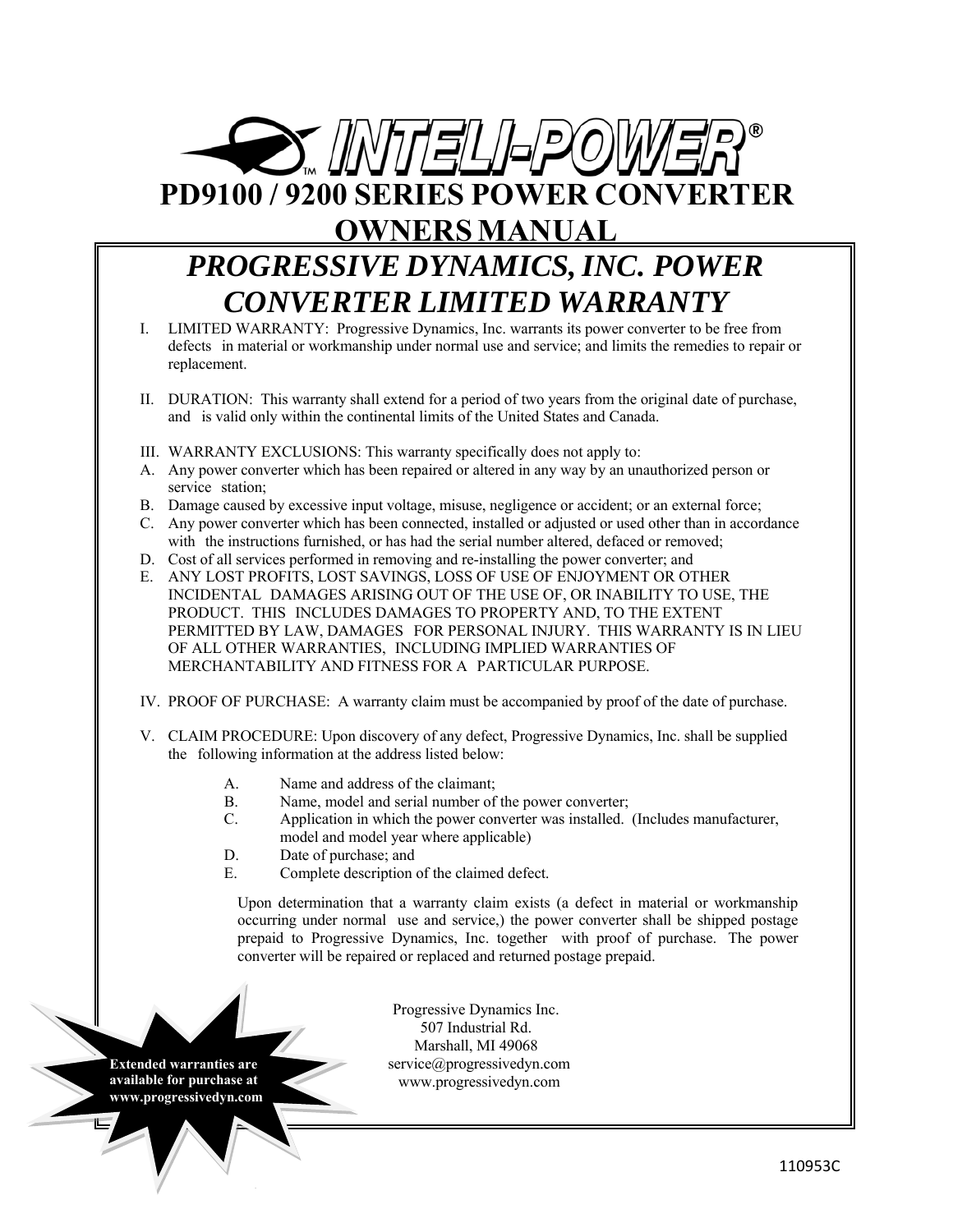## **INSTALLATION INSTRUCTIONS**

#### **NOTES:**

- Horizontal mounting of the power converter, is recommended although it can be mounted in any position that provides unobstructed ventilation to the fan and vent holes.
- The OEM should test the power converter under full load conditions in its intended mounting location. This will insure that there is sufficient unobstructed ventilation to the converter allowing it to operate at its maximum rated load. Failure to provide adequate ventilation to the converter will cause the converter output to be reduced as it responds to ambient conditions.
- The INTELI-POWER converters are not designed for zero clearance compartments.
- Use a 5/32" hex driver to tighten the output screws. Do not exceed 50 in-lbs. torque on the output terminals.
- The INTELI-POWER converters are not weather tight or designed for wet mounting locations. They must be protected from direct contact with water.
- Avoid the introduction of foreign materials into the case as this could damage or cause a malfunction of the converter.

#### **Installation Steps:**

- 1. Secure converter firmly to mounting surface.
- 2. Connect ground lug (found on unit base) to chassis.
	- Ground wire to be between 6 and 12AWG wire.
	- Tighten lug to  $25 35$  in-lbs.
- 3. Disconnect battery from both positive  $(+)$  and ground (-) cables.
- 4. Connect battery ground (-) to converter NEG (-) lug.
	- Conductor to be between 2 and 14AWG (follow all applicable codes when sizing conductor)
	- Tighten lug to  $30 50$  in-lbs.
- 5. Disconnect any optional pendants or modules.
- 6. Plug converter into appropriate outlet.
- 7. Using a DC voltmeter, verify converter output. The power converter is working properly if the voltage is above 13VDC (12V models), 26VDC (24V models, 14.3VDC (12V 9100L models), and 28.4VDC (24V 9100-24L models). **If no output is present, refer to the trouble shooting guide in this manual.**
- 8. Disconnect power to converter
- 9. Connect battery positive  $(+)$  to converter POS  $(+)$ lug.
	- Conductor to be between 2 and 14AWG (follow all applicable codes when sizing conductor)
		- Tighten lug to  $30 50$  in-lbs.
	- **Note: When connecting battery to converter POS (+), a spark may occur. This is normal.**
- 10. Reconnect battery to both positive (+) and ground (-) cables.
- 11. Reconnect any optional pendants or modules.
- 12. Reconnect power to converter.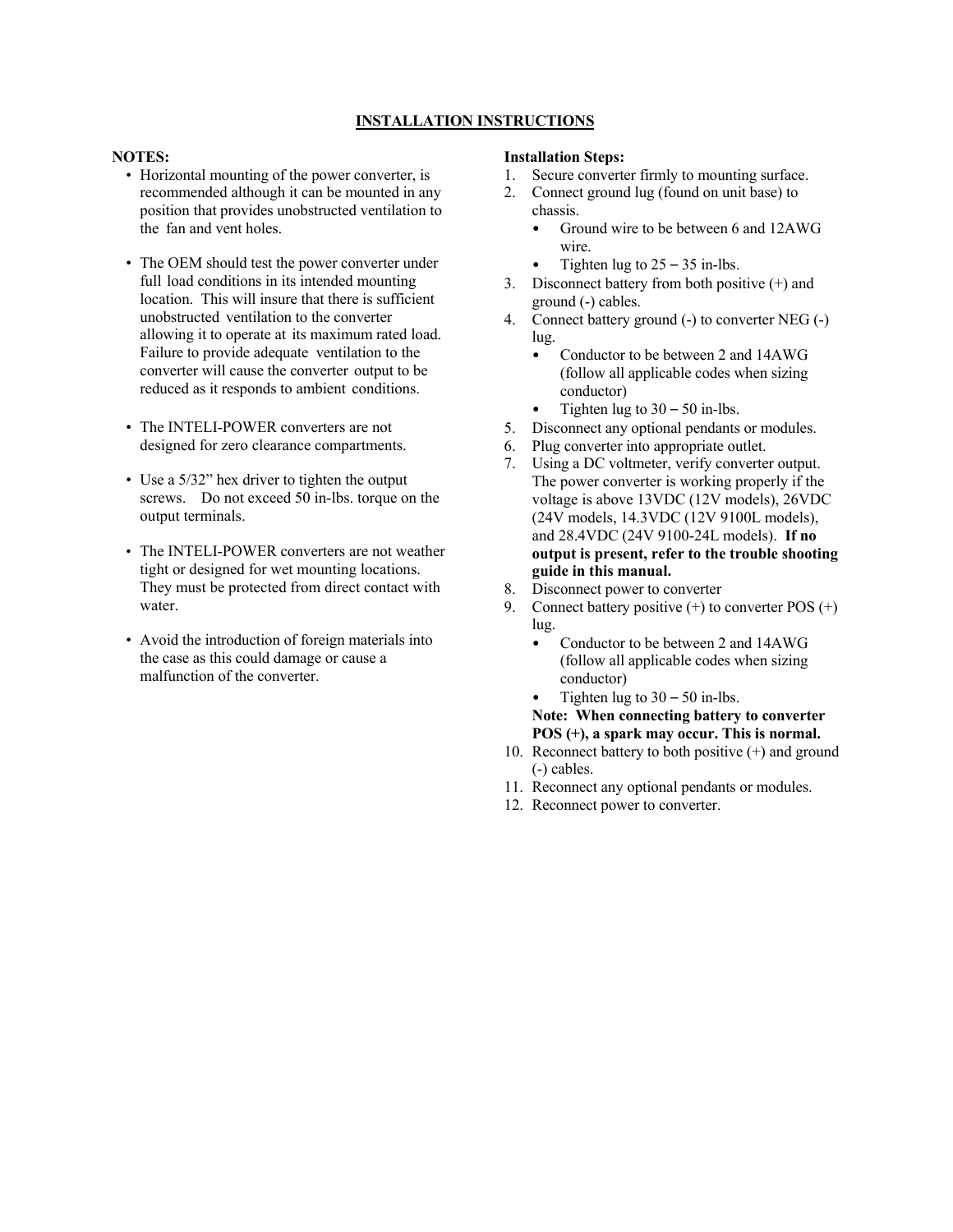## **GENERAL INFORMATION**

The INTELI-POWER series power converters are state-of-the-art electronic converter / battery chargers.

Their compact size and quiet operation gives greater flexibility in selecting the mounting location for either OEM installation or after market replacement.

All INTELI-POWER series power converters have been designed and tested to provide maintenance free operation and undergone tens of thousands of hours of strenuous engineering testing to ensure years of trouble free operation.

The INTELI-POWER 9200 series converter incorporates the Charge Wizard $^{\circ}$  microprocessor which constantly monitors the battery voltage and automatically adjusts the converter output voltage to provide the proper charging voltage for fast recharges and long-term maintenance.

INTELI-POWER 9100 series converters incorporate the Total Charging Management System (TCMS) interface. The TCMS interface connects the converter to optional devices that can automatically control the output voltage of the converter thereby controlling the charge rate to the batteries. (See below for Charge W izard $^{\circ}$  functions and performance)

INTELI-POWER 9100L series converters do NOT support the Charge Wizard® functionality or provide a TCMS interface. The 9100L series converters incorporate an interface for a remote shutdown module for use with a smart lithium battery system.

## **FEATURES**

**MULTIPLE BATTERY CHARGING**... INTELI-POWER converters have the capability of charging multiple batteries at the same time! They can even charge a combination of different capacity batteries.

**GFCI PROTECTION**... INTELI-POWER converters have the LOWEST ground fault leakage. With this unit, the user can confidently utilize the RV's AC outlets without being concerned about a ground fault interruption of the facilities power source.

**REVERSE BATTERY PROTECTION** prevents damage if battery leads are cross connected. Since the only consequence of cross connection is a blown fuse, damage to or possible replacement of the converter is avoided. Cross connection of battery leads is the only thing that will blow these fuses.

Replacement fuses are available at any automotive store.

## **CAUTION**

**IF THE REVERSE BATTERY PROTECTION FUSES ARE BLOWN DURING INSTALLATION, CHECK TO SEE THAT THE BATTERY HAS BEEN CONNECTED PROPERLY BEFORE REPLACING THE FUSES. REPLACE THE FUSES ONLY WITH THE SAME TYPE AND RATING AS THE ORIGINAL FUSES. USING OTHER FUSES MAY RESULT IN CONVERTER DAMAGE, VEHICLE DAMAGE, INJURY OR OTHER CONSEQUENCES (SEE WARRANTY).**

**ELECTRONIC CURRENT LIMITING**... Should demand exceed the rated capacity of the converter or a short circuit occur, the output voltage of the converter drops to almost zero until the situation is corrected. This feature prevents blown fuses, damage to the converter, 12 volt motors and wiring.

#### **AUTOMATIC THERMAL PROTECTION**...

Should an over temperature condition occur, the converter will reduce power output. The converter automatically resumes normal operation when a safe operating temperature is reached.

**IGNITION PROTECTION**... All INTELI-POWER series converters are ignition protected.

**VARIABLE SPEED COOLING FAN**... An electronic sensor monitors converter temperature. Higher demand generates higher heat, requiring higher fan speeds. Lower demand means lower heat and fan speed. This means the fan may not operate at night or will operate at a very slow, quiet speed when demand is low and the owner is trying to sleep.

**HIGH VOLTAGE PROTECTION**... This circuit shuts the converter down if a surge or spike in input voltage is detected. The converter will automatically return to normal operation when the condition is corrected.

**LOW VOLTAGE PROTECTION**… INTELI-POWER converters automatically shut down if input voltage is insufficient for continued operation. When the low voltage situation is corrected, the INTELI-POWER converter automatically resumes normal operation.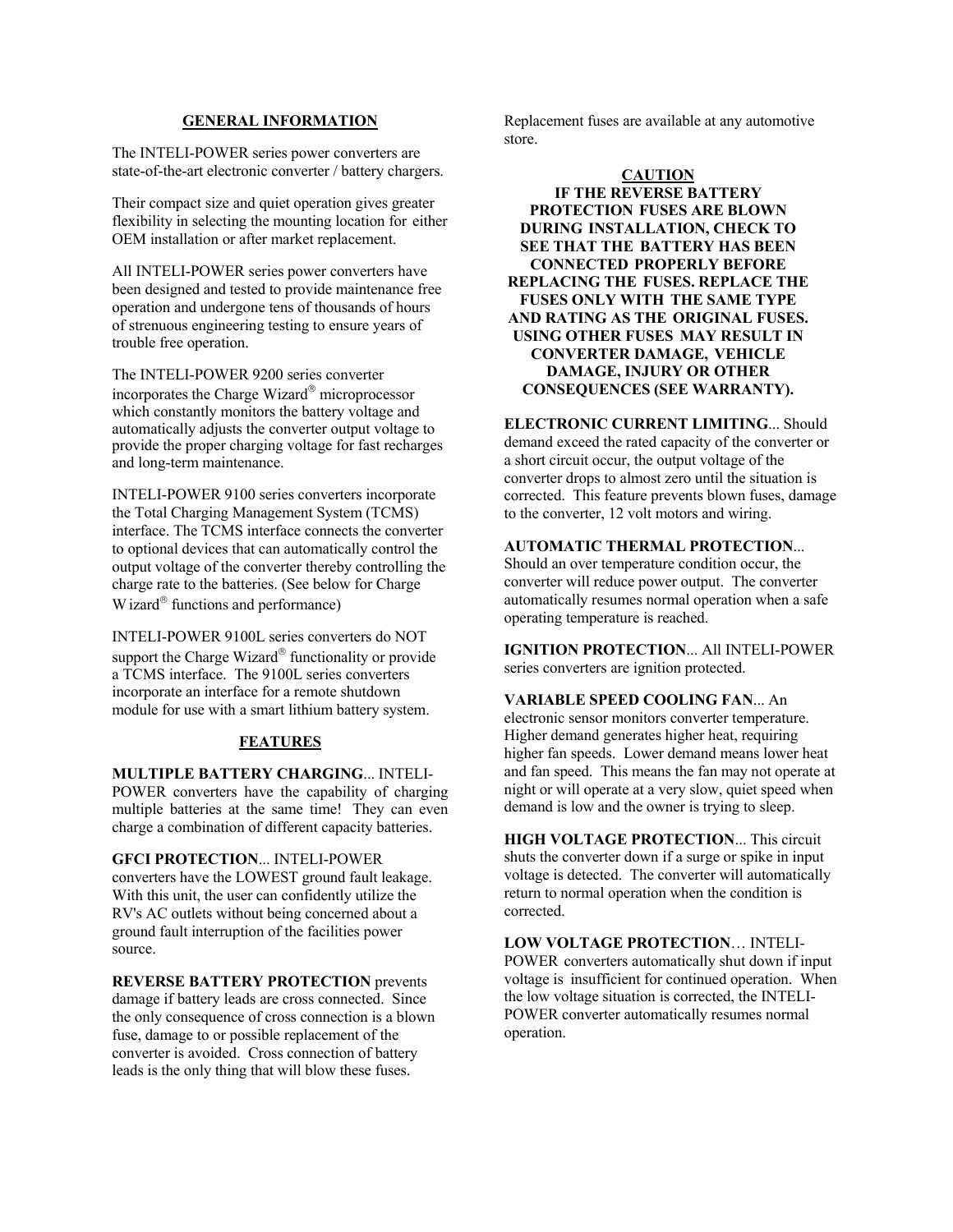#### **GENERAL OPERATION**

The INTELI-POWER series converter will supply "clean" power from input voltages that range from 90-130 VAC (205-265 VAC for 230 volt models).

The INTELI-POWER series of converters are primarily designed for use with a battery, however, the output of the INTELI-POWER converters are a regulated, filtered DC voltage that can power sensitive electronics without the need for a battery or other filtering.

At normal input voltages the full load rated capacity is available.

At input voltages less than 105 VAC (205 VAC for 230 volt models) the converter may not supply full rated output capacity.

**9100L -** The full rated load is available for load, battery charging or both. When functioning as a regulated battery charger the converter has a nominal voltage output of 14.6 VDC for 12 volt models and 29.2 VDC for 24 volt models. The system is designed to sense voltage on the battery and will taper the charging current as the battery becomes charged.

## **CAUTION The 9100L series converter/chargers are designed to recharge lithium iron phosphate batteries. DO NOT USE TO RECHARGE LEAD/ACID BATTERIES!**

**9100 -** The full rated load is available for load, battery charging or both. When functioning as a regulated battery charger the converter has a nominal voltage output of 13.6 VDC for 12 volt models and 27.2 VDC for 24 volt models. The system is designed to sense voltage on the battery and will taper the charging current as the battery becomes charged.

When the vehicle is to be stored for extended periods of time it is recommended that the batteries be disconnected, unless a TCMS Charge Wizard $^{\circ}$  is attached to the TCMS interface. Reconnect battery once a month to maintain a full charge.

**9200 -** The full rated load is available for load, battery charging or both. When functioning as a regulated battery charger the converter has a nominal voltage output of 13.6 VDC for 12 volt models and 27.2 VDC for 24 volt models. The system is designed to sense voltage on the battery and automatically selects one of three operating modes (normal, boost and storage) to provide the correct charge level to the batteries.

**BOOST MODE:** If the converter senses that the battery voltage has dropped below a preset level the output voltage is increased to approximately 14.4 VDC (28.8 VDC for 24 volt models) to rapidly recharge the battery.

**NORMAL MODE:** Output voltage set at approximately 13.6 VDC (27.2 VDC for 24 volt models).

**STORAGE MODE:** When the converter senses that there has been no significant battery usage for 30 hours the output voltage is reduced to 13.2 VDC (26.4 VDC for 24 volt models) for minimal water usage. When in storage mode the microprocessor automatically increases the output voltage to 14.4 VDC (28.8 DC for 24 volt models) for approximately 15 minutes every 21 hours to help prevent sulfation of the battery plates.

## **CAUTION**

**IT IS IMPORTANT THAT THE FLUID LEVEL OF ANY CONNECTED BATTERIES BE CHECKED ON A REGULAR BASIS. ALL BATTERIES WILL "GAS" AND LOSE SOME FLUIDS WHEN CONTINUOUSLY CONNECTED TO ANY CHARGING SOURCE**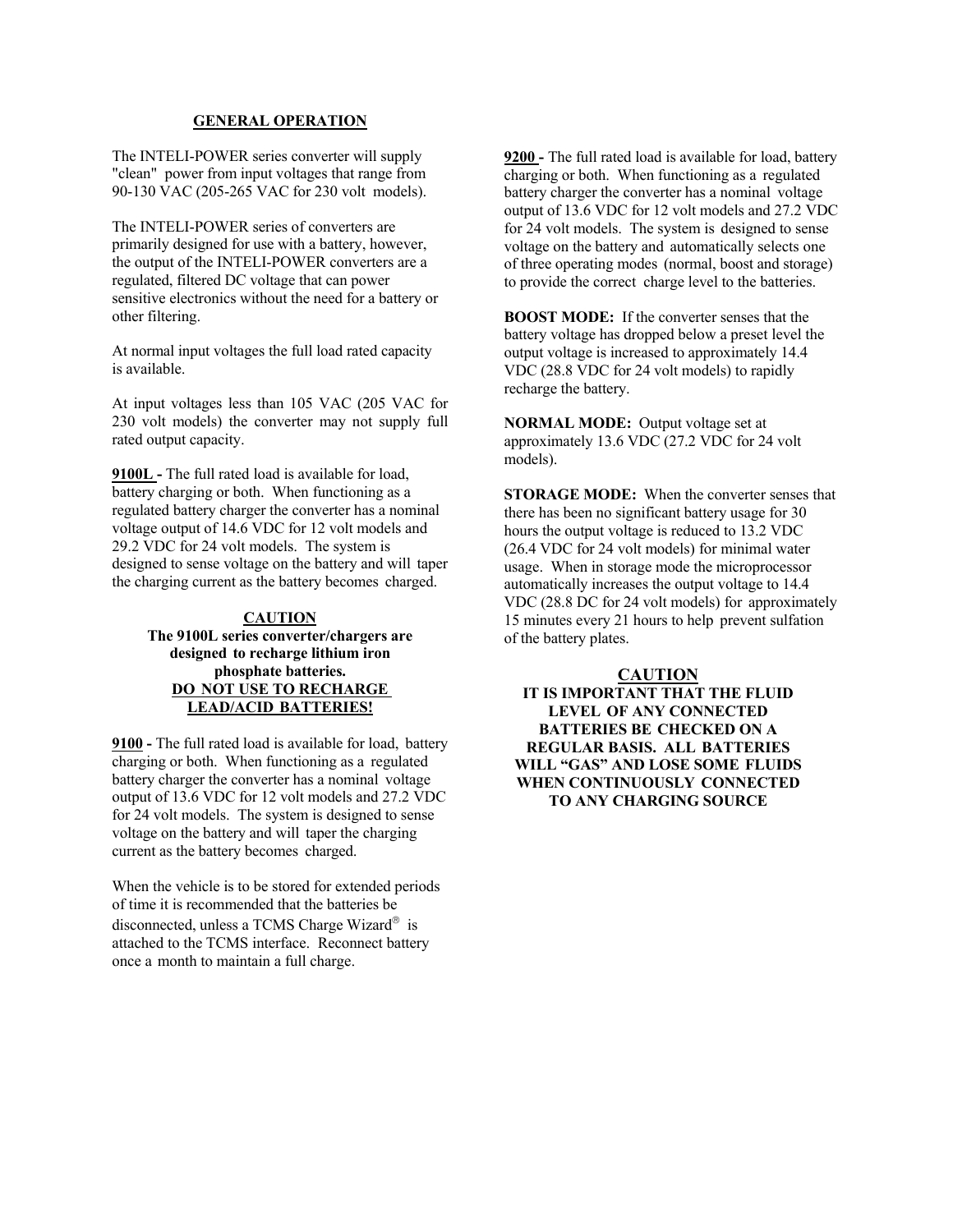**CHARGE WIZARD<sup>®</sup>**... The INTELI-POWER 9200 series converters have the Charge Wizard<sup>®</sup> controlled charging module built in. The Charge Wizard® is a microprocessor-controlled device incorporated in Progressive Dynamics 9200 Series INTELI-POWER converters which constantly monitors the battery, and automatically adjusts the converter output voltage based on its charge status. The Charge Wizard<sup>®</sup> has four (4) operating modes (BOOST, NORMAL, STORAGE and EQUALIZE). Each mode is automatically selected by the Charge Wizard $^{\circ}$  and ensures a fast yet safe recharge for your battery. See chart below for details.



**NOTE:** Converter output voltages are 2x the values listed in above table for 24 volt models.

**Boost Mode** (14.4V for 12V models and 28.8V for 24V models) - Boost mode is to rapidly recharge a battery up to 90% of full charge. Required 8 hours to return the battery to 90% of full charge and approximately 11 hours to reach full charge.\*\*

**Normal Mode** (13.6V for 12V models and 27.2V for 24V models) - Normal mode is to safely complete the charge of a battery. Required 40 hours to return the battery to 90% of full charge and approximately 78 hours to reach full charge.\*\*

**Storage Mode** (13.2V for 12V models and 26.4V for 24V models) – Storage mode is to maintain a batteries charge as well as help prevent battery stratification and sulfation. Required 60 hours to return the battery to 90% of full charge and approximately 100 hours to reach full charge.\*\*

**Equalize Mode** (14.4V for 12V models and 28.8V for 24V models) - The Charge Wizard® will automatically switch to equalize mode for approximately 15 minutes every 21 hours the converter remains in storage mode. This will help prevent battery stratification, sulfation and loss of battery capacity (useful life).

\*\* Times based on a PD9155 recharging a 125AH battery that has been discharged to 10.5V.

- All times and voltages provided above are approximate. -

The integrated Charge Wizard's ability to change the output voltage of the converter will significantly reduce the amount of time it takes to recharge your battery. The lower voltage for Storage mode helps prevents gassing and reduces water loss during long-term storage.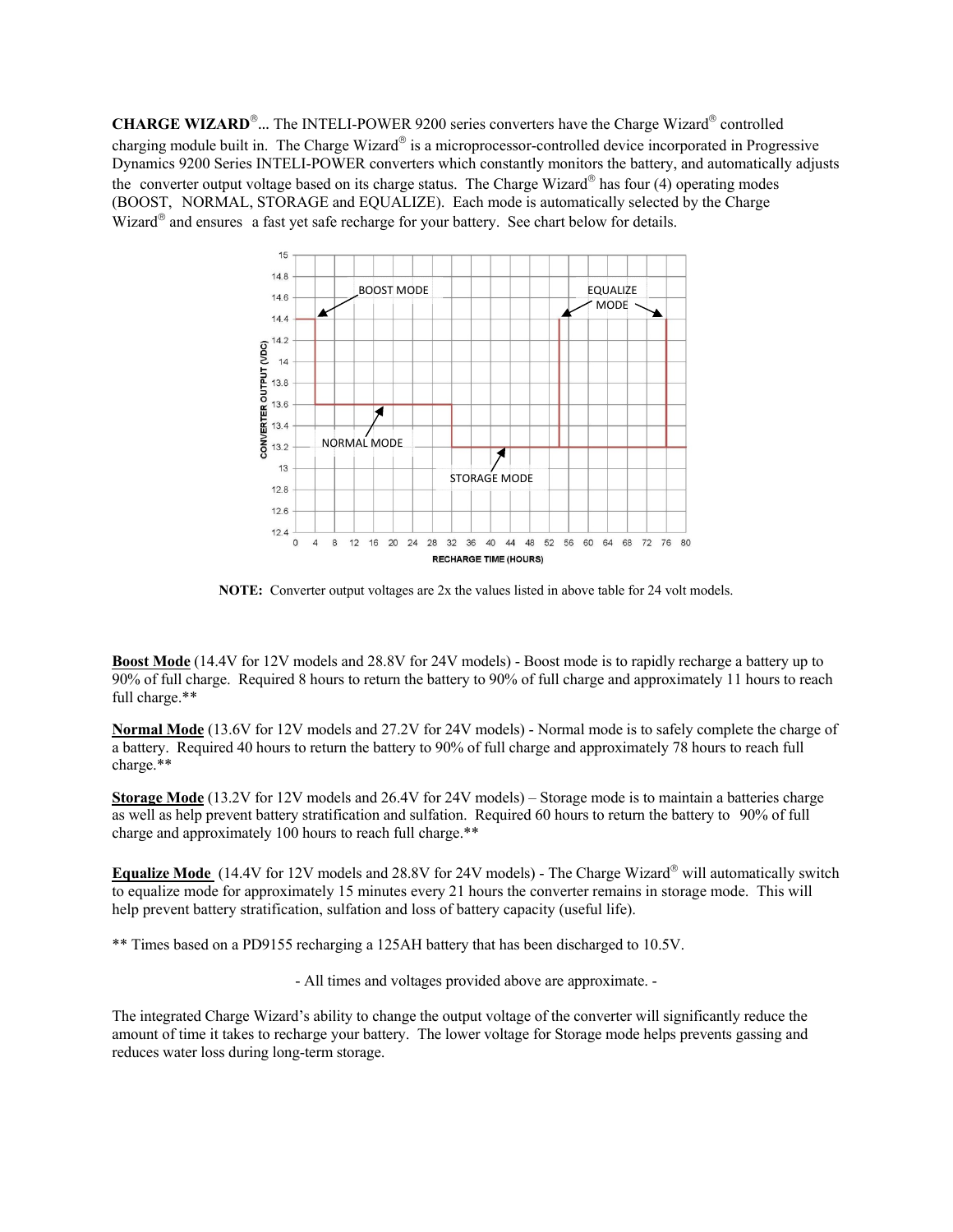## **OPTIONAL REMOTE PENDANT**

Your INTELI-POWER 9200 converter may have been supplied with a *Remote Pendant.* The *Remote Pendant* is optional on OEM but is included with all retail models and plugs in to the accessory port of the 9200 series converter. While the built-in Charge Wizard $^{\circledR}$  automatically determines which operating mode is best suited to recharge or maintain optimum battery condition, the *Remote Pendant* allows for manual override and has an indicator light to indicate the mode of operation.

**BOOST MODE** - Indicated by green LED remaining on.

**NORMAL MODE** - When the battery is between 50% and 90% charged, the green LED will flash once per second. When the battery has reached 90% of full charge the green LED will flash 2 - 3 times per second.

**STORAGE MODE** - Indicated by green LED flashing every  $6 - 8$  seconds.

**MANUAL BUTTON** - The manual button has been provided to allow the operator to temporarily override the converter (not recommended) or to verify the converter is operating properly. For manual operation, press and hold the button. The indicator light will soon remain "ON" indicating Boost Mode. Continue to hold the button and the light will blink rapidly indicating the converter is in the Normal Mode. Continue to hold the button until the light blinks slowly indicating the converter is now in the Storage Mode. After the manual button is released the converter will stay in the selected mode. When the battery charge status changes, the converter will return to the automatic mode of operation to prevent damage to the battery.

*If a REMOTE PENDANT was not provided with your INTELI-POWER 9200 Series converter, you can purchase one from your local RV dealer or online at www.progressivedyn.com*

## **OPTIONAL TCMS CHARGE WIZARD**

Your INTELI-POWER 9100 converter is equipped with a TCMS interface. The TCMS Charge Wizard pendant plugs into the TCMS interface to provide computer control and monitoring of your batteries charge state. The Charge Wizard® automatically determines which operating mode is best suited to recharge or maintain optimum battery condition. The Charge Wizard® Pendant allows for manual override and has an indicator light to indicate the mode of operation.

**BOOST MODE** - Indicated by green LED remaining on.

**NORMAL MODE** - When the battery is between 50% and 90% charged, the green LED will flash once per second. When the battery has reached 90% of full charge the green LED will flash 2 - 3 times per second.

**STORAGE MODE** - Indicated by green LED flashing every 6 - 8 seconds.

**MANUAL BUTTON** - The manual button has been provided to allow the operator to temporarily override the converter (not recommended) or to verify the converter is operating properly. For manual operation, press and hold the button. The indicator light will soon remain "ON" indicating Boost Mode. Continue to hold the button and the light will blink rapidly indicating the converter is in the Normal Mode. Continue to hold the button until the light blinks slowly indicating the converter is now in the Storage Mode. After the manual button is released the converter will stay in the selected mode. When the battery charge status changes, the converter will return to the automatic mode of operation to prevent damage to the battery.

*The TCMS Charge Wizard Pendant can be purchased from your local RV dealer or online at www.progressivedyn.com*

## **OPTIONAL REMOTE SHUTDOWN MODULE**

Your INTELI-POWER 9100L converter is equipped with a Remote Shutdown Module interface. The converter can be shutdown using either a high or low side control, or by connecting two wires by means of a mechanical switch or relay contacts. This allows the battery management system to shutdown the converter after battery charging and balancing are complete.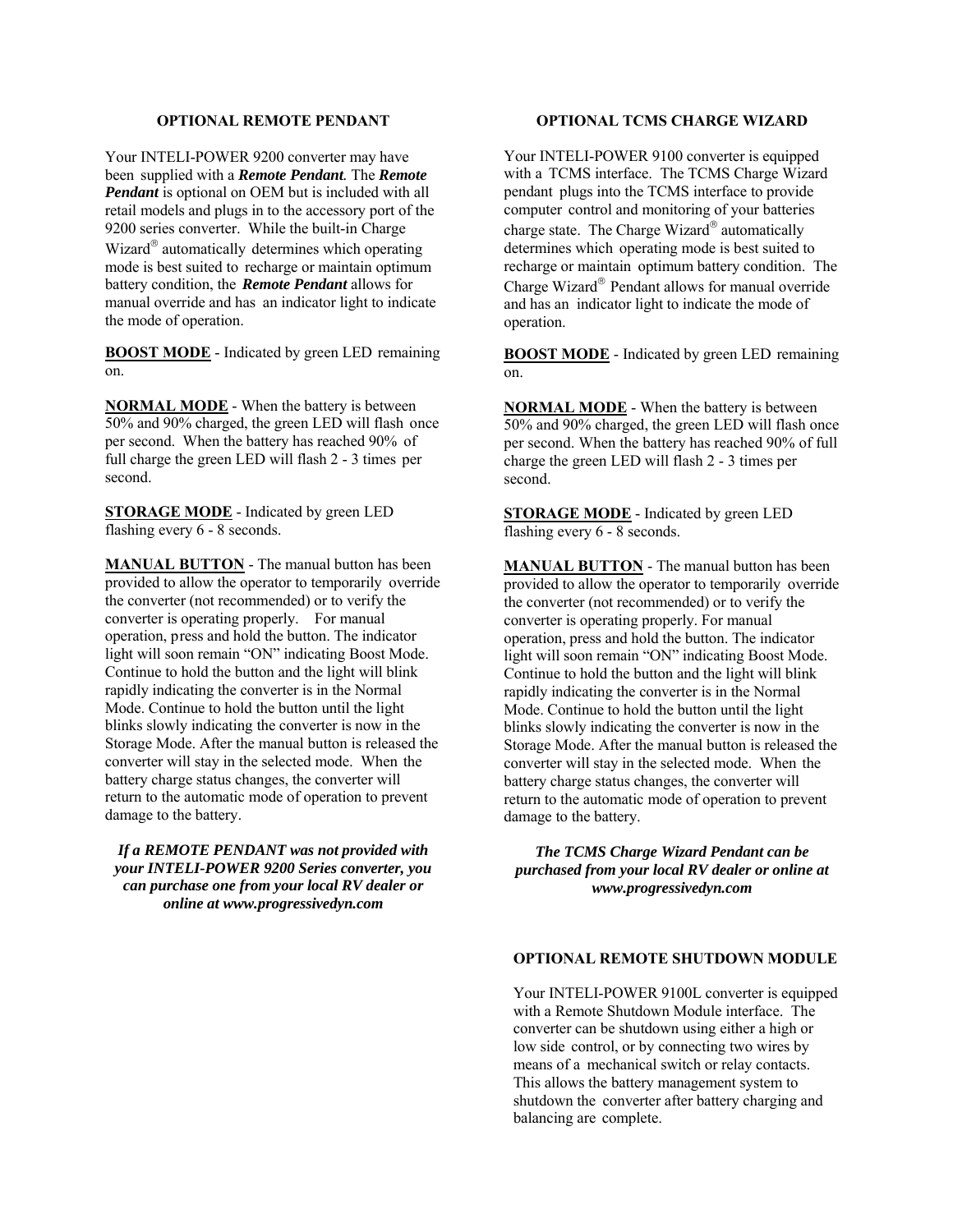## **TROUBLE SHOOTING GUIDE**

| <b>PROBLEM</b>                                                        | <b>POSSIBLE CAUSES</b>                                                                                                                                       | <b>ACTION</b>                                                                             |
|-----------------------------------------------------------------------|--------------------------------------------------------------------------------------------------------------------------------------------------------------|-------------------------------------------------------------------------------------------|
| 1. No Output                                                          | Proper AC power not connected                                                                                                                                | Connect power supply                                                                      |
|                                                                       |                                                                                                                                                              | Check AC distribution panel for proper operation                                          |
|                                                                       | <b>External Fuses Blown</b>                                                                                                                                  | Check for reverse polarity                                                                |
|                                                                       |                                                                                                                                                              | Replace fuses with same type and rating                                                   |
|                                                                       | <b>Short Circuit</b>                                                                                                                                         | Trace circuits for possible fault                                                         |
|                                                                       | Unit has shutdown due to overheating                                                                                                                         | Check air flow                                                                            |
|                                                                       |                                                                                                                                                              | Allow unit to cool                                                                        |
|                                                                       | Unit has shutdown due to over voltage<br>Also see Item 4 below)<br>No over voltage protection for 230V units)                                                | Check input voltage                                                                       |
|                                                                       |                                                                                                                                                              | Converter will shut down if the input voltage exceeds 132 Volts                           |
|                                                                       |                                                                                                                                                              | Correct input voltage                                                                     |
|                                                                       | Optional remote shutdown module is active.<br>PD9100L only)                                                                                                  | Remove remote shutdown module.                                                            |
| <b>External Fuses Blown</b>                                           | Reverse Battery Hook Up                                                                                                                                      | Correct hook up and replace fuses with same type and rating                               |
| 3. Low Output                                                         | Excessive load for converter                                                                                                                                 | Reduce load requirements or install larger converter                                      |
|                                                                       | Input voltage not between 105-130 VAC<br>(205-265 VAC for 230V units)                                                                                        | Correct input supply voltage                                                              |
|                                                                       | Bad battery cell(s)                                                                                                                                          | Replace battery                                                                           |
| 4. Intermittent or no Output on<br>Generator, works on Shore<br>Power | Unit has shutdown due to over voltage.                                                                                                                       | Add another load to the generator, this may reduce the "spikes" to<br>an acceptable level |
|                                                                       | Some generators exhibit excessive voltage<br>spikes on the AC power output, this may cause generator<br>the over voltage protection to shut the unit<br>down | Contact generator manufacturer for possible defect in the                                 |
|                                                                       | Remote Shutdown Module does not have<br>stable voltage.                                                                                                      | Confirm Remote Shutdown Module voltage is between 5 and 30<br>VDC                         |

Do not replace the converter unless the following checks have been performed:

- 1. Loosen the screw on the positive terminal and disconnect the positive wire. Read the converter output voltage using a DC voltmeter. The power converter is working properly if the voltage is above 13VDC (12V models), 26VDC (24V models, 14.3VDC (12V 9100L models), and 28.4VDC (24V 9100-24L models).
- 2. If the converter output is zero volts, use an AC voltmeter to check for proper voltage at the 120VAC outlet that the converter is plugged into. This voltage should be between 105 and 130 volts (206 and 265 volts for 230V models).
- 3. Check the fuses located at the front of the converter. These fuses will only blow if the battery or DC output leads were connected in reverse, even for a moment. Replace the fuses and repeat step 1.
- 4. Disconnect optional Remote Pendant, TCMS Charge Wizard, or Remote Shutdown Module. Read the converter output voltage using a DC voltmeter. The power converter is working properly if the voltage is above 13VDC (12V models), 26VDC (24V models, 14.3VDC (12V 9100L models), and 28.4VDC (24V 9100-24L models).

## **NOTES:**

- $\triangleright$  When replacing fuse(s) it may be necessary to remove the TCMS plug or lithium shutdown module (if so equipped) to provide clearance for fuse replacement.
- Disconnect all power sources before replacing fuses.